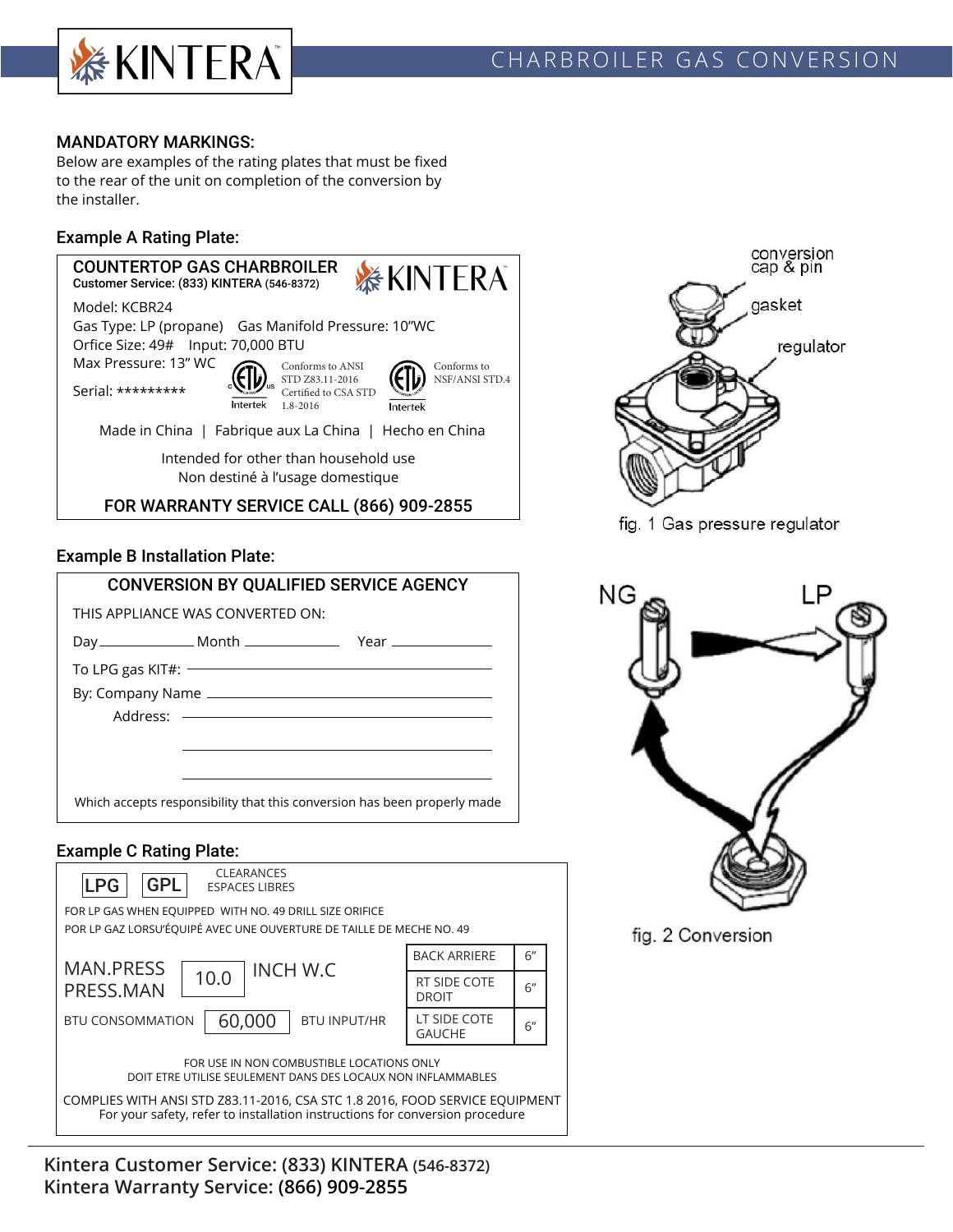

### INSTRUCTIONS FOR FIELD CONVERSION TO LPG GAS

These instructions cover the following models:

### Countertop Gas Hot Plates: KCBR24, KCBR36, KCBR48

Please refer to specific instructions for each model range.

## WARNING:

Improper installation, adjustment, alteration, service or maintenance can cause property damage, injury or death. Read the installation, operating and maintenance instructions thoroughly before installing or servicing equipment.

### WARNING:

**This conversion kit shall be installed by a qualified service agency in accordance with the manufacturer's instructions and all applicable codes and requirements of the authority having jurisdiction. If the information in these instructions is not followed exactly, a fire, an explosion or production of carbon monoxide may result causing property damage, personal injury or loss of life. The qualified service agency is responsible for the proper installation of this kit. The installation is not proper and complete until the operation of the converted applience is checked as specified in the manufacturer's instructions supplied with the kit.**

| <b>Models</b> | <b>Parts Included</b>                       |
|---------------|---------------------------------------------|
| KCBR24        | 2 x Jet #49 drill<br>1 x installation plate |
| KCBR36        | 3 x Jet #49 drill<br>1 x installation plate |
| KCBR48        | 4 x Jet #49 drill<br>1 x installation plate |

### Specific Instructions for Countertop Gas Charbroiler

# CAUTION:

#### **ENSURE THE GAS SUPPLY IS SHUT OFF AT THE MANUAL SHUT OFF VALVE BEFORE PROCEEDING WITH THE CONVERSION**

- 1. Switch off the gas at the main supply valve and allow the unit to cool down before commencing with the conversion.
- 2. Lift off the complete grate plate assembly to expose the burners and valves.
- 3. Remove the burners by loosening the fastening nuts located under the rear of the burner, lift the rear of the burner and slide backwards.
- 4. The brass orifice located on the end of the control valve may now be loosened and removed using a 1/2" wrench.
- 5. Replace with the new orifice from the conversion kit, first applying a small amount of jointing paste to the thread on the end of the valve, this will ensure a good gas tight seal.
- 6. Replace the burner by sliding the open end over the orifice and then locating the M5 stud through the slot in the support bracket. Secure by replacing the M5 nut.
- 7. To operate with the LP gas, the regulator must be changed to operate at 10# WC (see fig. 1 on page 1). To do this, remove the converter cap and pin from the regulator, remove the pin and invert then reinstall in the cap. Replace the cap on the regulator taking care that the gasket is in place on the cap.
- 8. Prior to connecting the regulator, check the incoming line pressure, as the regulators can only withstand a maximum pressure of 1/2 PSI (13" WC). If the line pressure is beyond this limit, a step down regulator will be required. The arrow forged into the bottom of the regulator body shows gas flow direction, and should point downstream to the appliance.
- 9. Check for Gas Leaks a soapy water solution is recommended for locating gas leakage. Matches, candle flame or other sources of ignition shall not be used for this purpose.
- 10. Replace the loose fitting grate plate assembly into position.
- 11. Fix the conversion rating plate supplied in the kit adjacent to the original rating plate on the rear of the unit. Fill in the details required on the installation plate and fix to the rear of the unit.